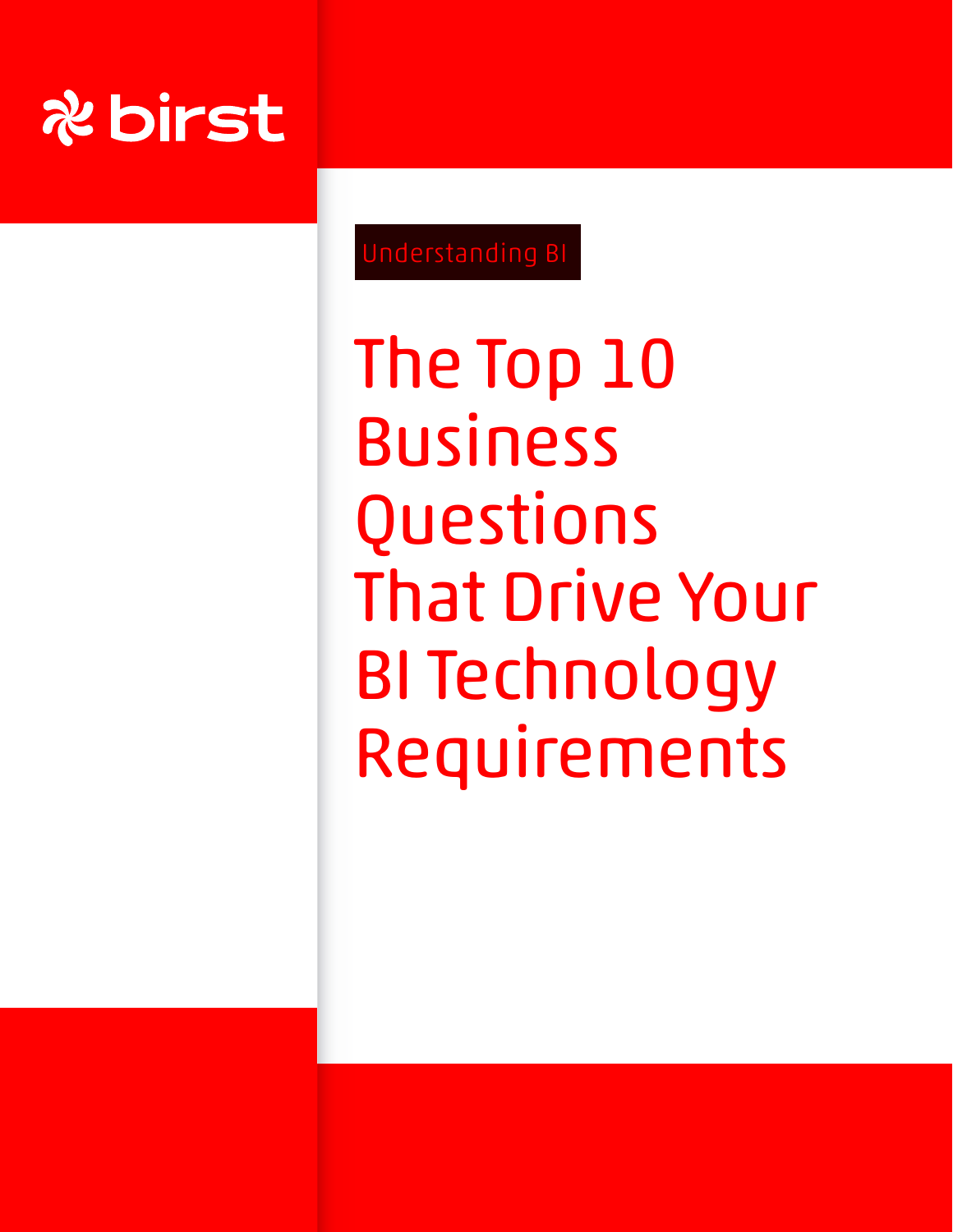## Understanding BI: The Top 10 Business Questions That Drive Your BI Technology Requirements

### Question 1: Do you need to analyze data in your transactional applications (Salesforce.com, Oracle, SAP, etc…)

#### Business Scenario

A business analyst would like to analyze order data to improve on-time shipments, but when he exports order data from SAP, the hundreds of tables sent in spreadsheets are far too complex and unwieldy.

#### **Technology**

Data Warehouse, Extract Transform & Load (ETL)

Transactional applications store data in a format optimized for transactions (e.g. recording an order). This format is difficult, if not impossible, to utilize for analysis, due to the complexity and performance impact of analyzing large numbers of tables and joins. A BI platform extracts the data from these applications; transforms it into a format optimized for analysis (starschema), and loads into a data warehouse. The star schema is a format that takes thousands of transactional tables and converts them into as few as 10 analytical tables optimized for analysis. The data is combined into Facts (numbers) at the center of the star and Dimensions (qualitative descriptors of facts) as the points of the star. (Example: Order Revenue = Fact, Order Date = Dimension.) The data warehouse serves the purpose of holding this data and any other data from other applications that you wish to analyze.

#### Why Care?

The business analyst no longer spends hours in Excel trying to analyze orders. Instead they simply ask the key question: What stage in my order process is slowing my most important orders? For which products? In which regions?

- 1. If you need to analyze a single data source that has fewer than 10 tables, are not concerned with tracking historical performance or the data source already contains business metrics.
- 2. You are a solo data analyst who is the only one doing analysis and you know all of the tables in your transactional application and have the ability to perform rules and calculations on that data... and you have lots of free time!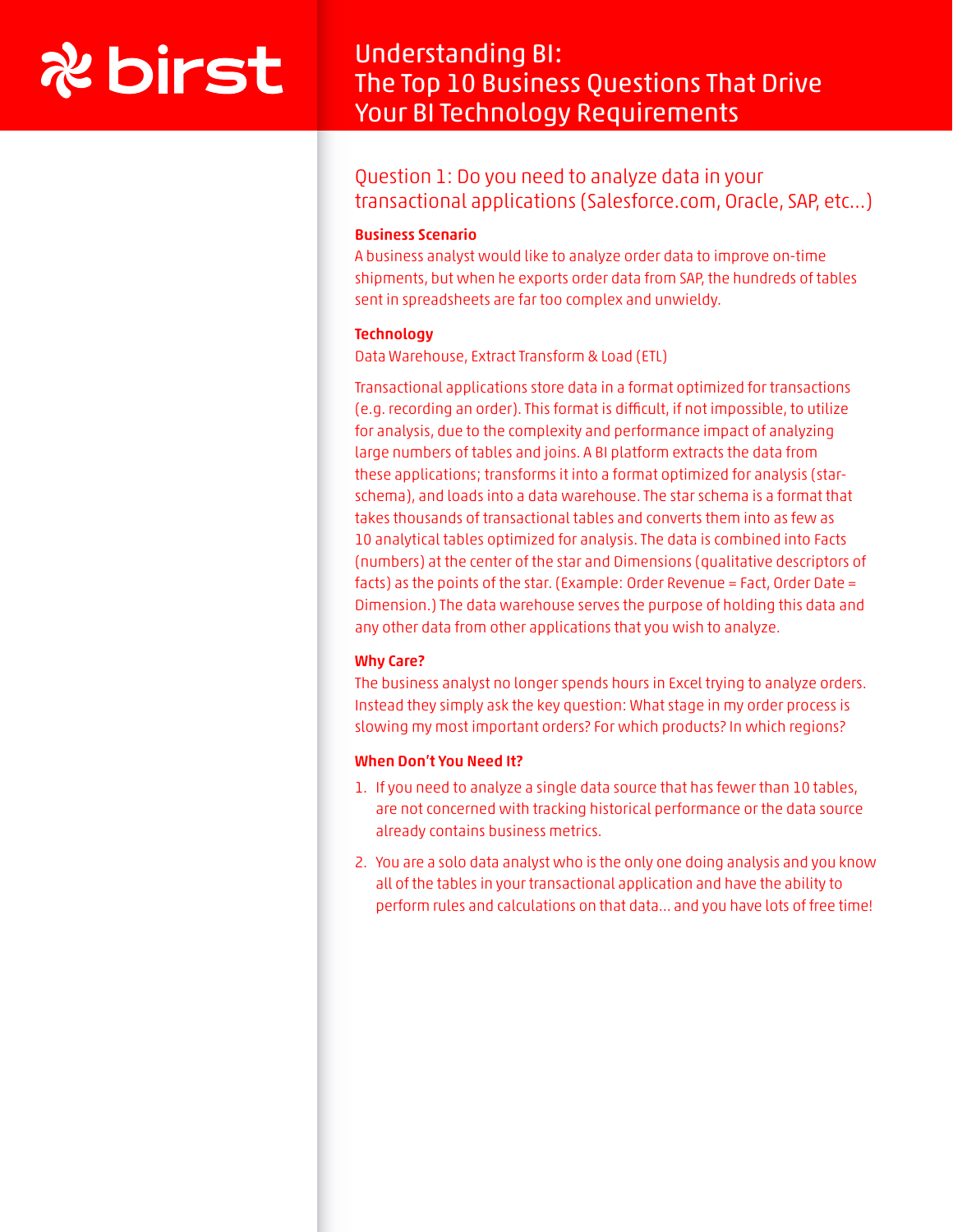### Understanding BI: The Top 10 Business Questions That Drive Your BI Technology Requirements

### Question 2: Do you need to analyze data from multiple different sources?

#### Business Scenario

A financial analyst wants to identify and remove bottlenecks from her company's opportunity-to-cash process. The data lies across both its ERP and CRM systems, but the analyst can't bring the data together because key dimensions (like customer and product) don't match across the different systems.

#### **Technology**

Data Warehouse, Conforming Dimensions, Data Integrity Logic

Dimensions like *Customer* and *Product* are represented in various formats and tables in different applications and sources. However, an analyst simply wants to address the question with respect to the customer regardless of the data source. To solve this problem, data from different sources is transformed and brought into the warehouse via a single dimension called a "conformed dimension" so that there is only one, single record for each customer. This process requires technology that supports data integrity logic so that the same customer does not appear as two different representations (i.e. P&G vs. PandG vs. Proctor & Gamble).

#### Why Care?

Most business processes span multiple data sources—so it is difficult to get a single view of business metrics and terms that span these data sources. Your business needs a single version of the truth—with one view of the customer, one view of product hierarchy--and you can achieve that with proper data integrity logic and conforming dimensions. In the above business scenario, these technologies would enable the financial analyst to identify the specific bottlenecks for a customer and/or product, because she doesn't have to worry about combing unlike data across sources or having two different representations of a customer or product.

#### When Don't You Need It?

1. You already have a Master Data Management system (which is likely part of a data warehouse) that ensures there is only one view of the customer across your applications.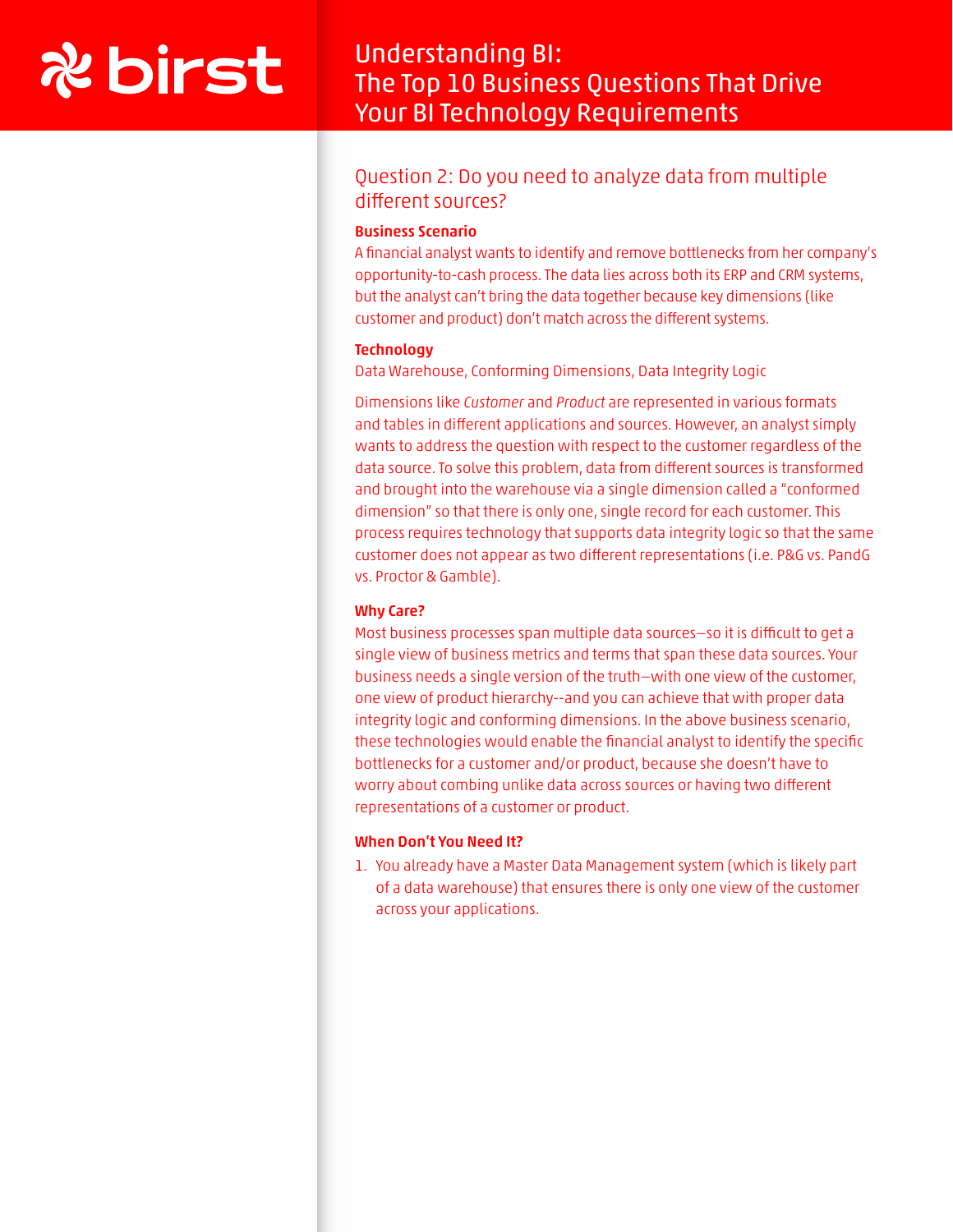## Understanding BI: The Top 10 Business Questions That Drive Your BI Technology Requirements

Question 3: Does your organization undergo sales territory alignments, job changes, mergers, or other organizational restructuring?

#### Business Scenario

A sales rep "rolls-up" to the Central Region in Q1. In Q2, sales territories are re-aligned and the sales rep now rolls-up to the West Region. When Sales Operations analyzes the regional sales performance for the first half of year, the sales rep's numbers roll up to West, because that is her current region, however, her numbers should be in Central for Q1. Sales Operations has to either manually manipulate exported data or report incorrect values for Central and West sales performance in Q1.

#### **Technology**

Data Warehouse, Slowly Changing Dimensions

Dimensional data (like sales rep region or job position) change frequently, but are important for analyzing business performance over time. Data warehouses handle this issue by turning the dimension (like region) into a slowly changing dimension, so that metrics (like sales) are properly compared to the dimension hierarchy as of the time that the metric (sales) is relevant. Beware of platforms that support slowly changing dimensions through one-off coding or scripting as they require more maintenance, very specific scripting skill sets, and are subject to errors in scripting. More sophisticated BI platforms will support these concepts as an integral part of their architecture.

#### Why Care?

The one constant in business is change. Without slowly changing dimensions, you are presenting analysis that is not only inaccurate, but possibly resulting in wrong decisions. Analyzing data is as dangerous as it is powerful, which is why you should ensure your BI platform can handle changes in dimensional data. As a result, as your business grows and flexes, your data can keep up with your state of constant change—and your sales rep's numbers are accurate, even if Illinois moves to California.

#### When Don't You Need It?

1. Your organization or dimensional data does not undergo any changes and you don't want to analyze data in the past. If this is the case, you probably do not need a BI platform and Excel should suffice.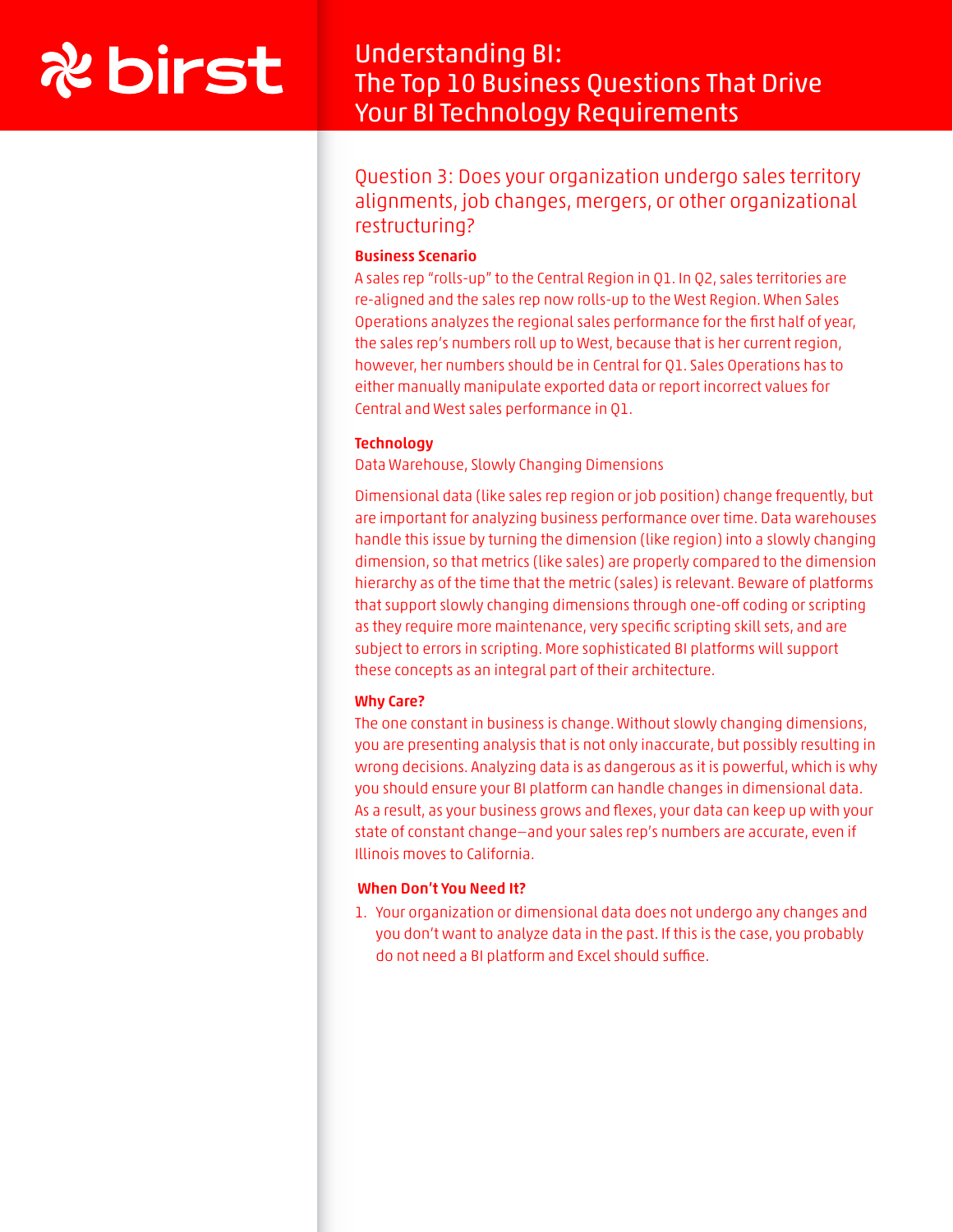## Understanding BI: The Top 10 Business Questions That Drive Your BI Technology Requirements

### Question 4: Do you need to compare performance today to snapshots of performance in the past?

#### Business Scenario

The VP of Sales wants to remove key bottlenecks in his pipeline and needs to analyze the revenue value and time duration of opportunities in each stage of the sales process. Unfortunately, his CRM solution does not provide this data, so the VP of Sales is blind to key bottlenecks in sales cycle.

#### **Technology**

Data Warehouse, Historical Snapshots

Historical snapshots capture data from transactional applications that are constantly changing. These snapshots are stored in the data warehouse as part of the facts and dimensions, so that business users can access the snapshot data quickly for analysis. For example, pipeline value in sales stage 3 one year ago, or same month last quarter. Some BI platforms may store this data in separate files or tables, which limits the reach of each snapshot since it is specific to a single analysis. This also requires technical maintenance since a new file is needed for each snapshot and the complex snapshotting logic is not easily handled with simple scripts. Some BI Platforms support historical snapshots as an integral component of the platform.

#### Why Care?

Very often the best way to make business decisions is to compare historical performance with current performance to help predict or influence future performance. Without snapshots, items that change in transactional systems are lost and can't be analyzed. This analysis is vital to identifying trends and patterns and key to understanding if performance is improving or locating the root-cause of performance issues. Most importantly for the business scenario above, you want your VP of Sales to know how to remove the bottlenecks in the pipeline and decrease the sales cycle time.

- 1. You do not need to analyze historical performance, and you don't care about improving future performance.
- 2. You already have a data warehouse that is capturing historical snapshots.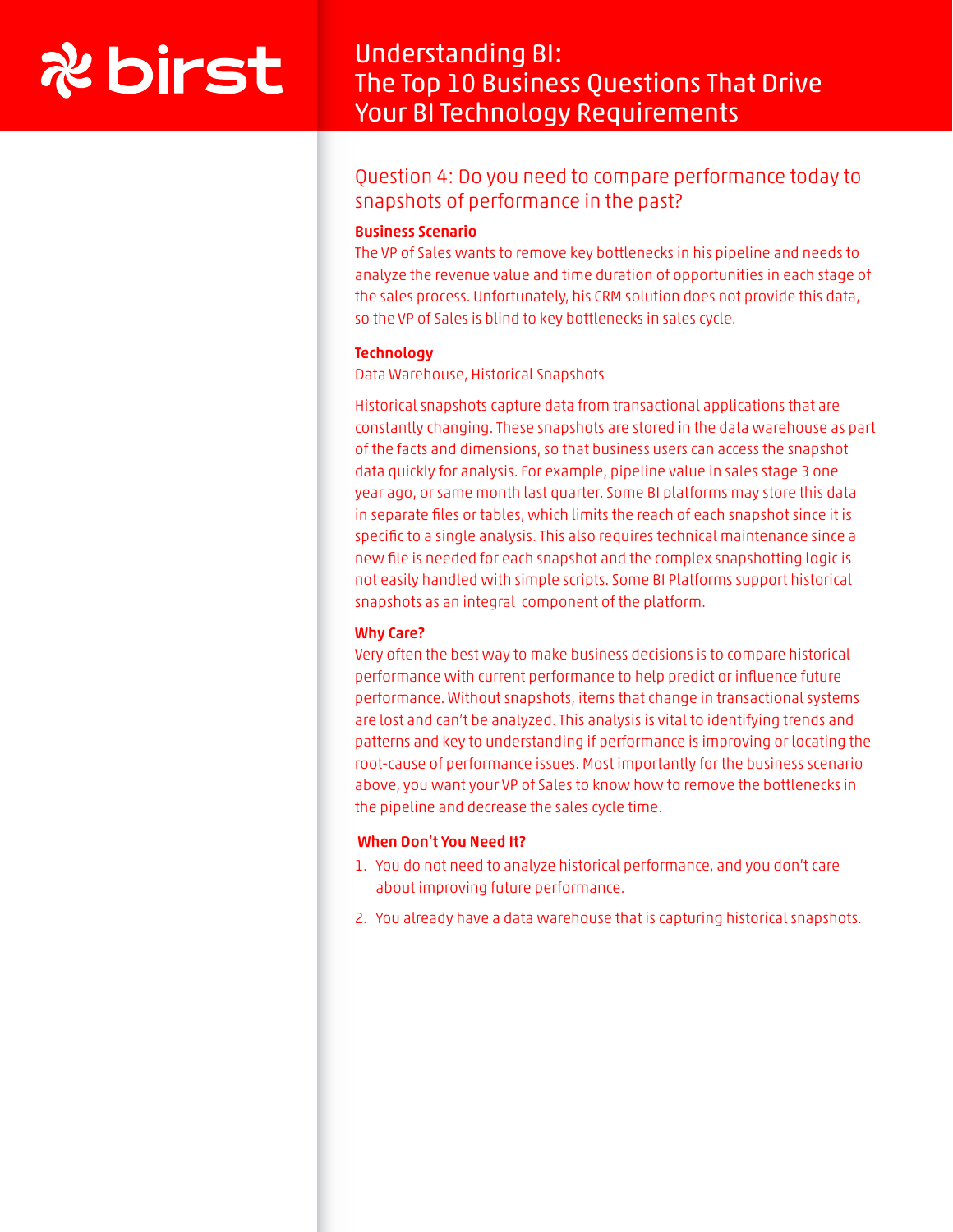## Understanding BI: The Top 10 Business Questions That Drive Your BI Technology Requirements

### Question 5: Do you need to apply business rules or logic to data for analysis?

#### Business Scenario

The Director of Demand Generation would like to analyze and compare Social Media with traditional lead sources. However, the social media data (flat files) comes with little structure while other lead source information and internal website data have different data structures. The Director of Demand Generation needs a common way to analyze her various lead sources, yet there is no consistency to any of the data. As a result, the business has no visibility to the value and impact of its social media efforts.

#### **Technology**

ETL, Data Warehouse, Logical (Semantic) Layer

Data comes in various formats, including flat files, cubes, and relational databases, storing both unstructured and structured data. The data warehouse can store all of this data and organize it in a format that enables analysis, but the data may not be in a language (metrics/ business terms/rules) that business users can understand. The Logical Layer applies business meaning to warehouse data and defines how the various data elements relate to each other. It provides a robust way to create metrics and business rules that are not apparent in its data sources. The information represented in the logical layer is often called metadata. For example, a piece of metadata may be a single fact called number of touch points that applies specific logic to social media, email, web, and traditional lead sources to create a single business metric upon which a marketing analyst can run all touch point analyses. Even if you have a data warehouse, the logical layer is still required to provide business meaning and logic to all that raw data and empower business users to query the business metrics and dimensions.

#### Why Care?

Raw, unstructured data can provide valuable business insight, but it requires translation before a business user can analyze it. A Logical Layer gives that data business meaning without reliance on IT. For example, wouldn't it be nice to know the business impact of your social media spend and compare it to traditional sources?

- 1. Your data already incorporates business meaning, required metrics, and business rules.
- 2. You're a database guru and prefer to run SQL queries directly on top of the data.
- 3. You are a data scientist performing cutting edge machine learning analysis, which means you probably don't need a BI platform, but a data mining engine instead.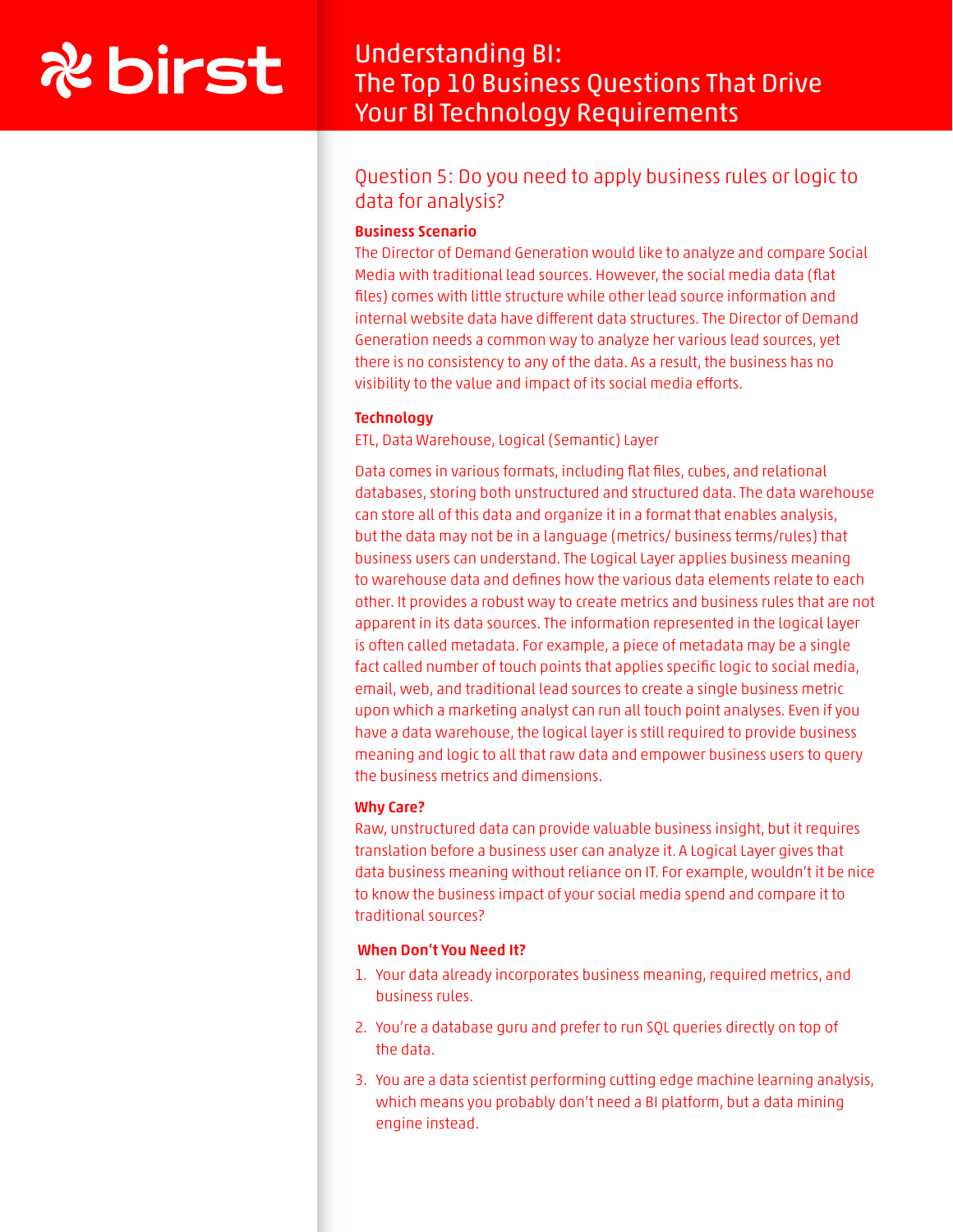## Understanding BI: The Top 10 Business Questions That Drive Your BI Technology Requirements

### Question 6: Do you need to distribute professionally formatted reports to executives, customers, or other organizations?

#### Business Scenario

The Director of Customer Service wants to generate and distribute a customerfacing service performance report on a weekly basis that has a specific format for all customers and sensitive data tied to each customer. However, creating and distributing these reports would require one full time employee to manually manipulate data from three different data sources, match Customer IDs, format the report using Excel, and apply data security to generate reports just for his top 10 customers. This manual reporting method is neither scalable, nor professional in appearance, nor consistent over time.

#### **Technology**

#### Pixel-Perfect Banded Reporting

Enterprise reporting is much different than dashboards. Ensuring that a report meets professional standards requires specific technology capabilities for formatting, distribution, data security, parameterization, bands, sub-reports and other capabilities. Pixel-perfect reporting has deep requirements beyond simple analysis and charts and your organization should confirm that your specific reporting needs can be met with the platform you select. Furthermore, pixel-perfect reporting is part of a complete BI platform that will grow with your organization and enable you to leverage your investment beyond your initial use case.

#### Why Care?

When the CEO asks to see the data in a specific way (and that way only), you want to be sure you can provide that information to him consistently. Furthermore, you want to provide a professional image of your company when you distribute reports externally, especially to customers.

- 1. Your analysis needs are limited to a very small group and your enterprise reporting needs are already being fulfilled with another solution.
- 2. Your organization has very low cost resources who can create reports based on data from transactional systems and you can hire and retain more of these resources forever.
- 3. Your organization does not mind if the appearance of the reports vary from run to run.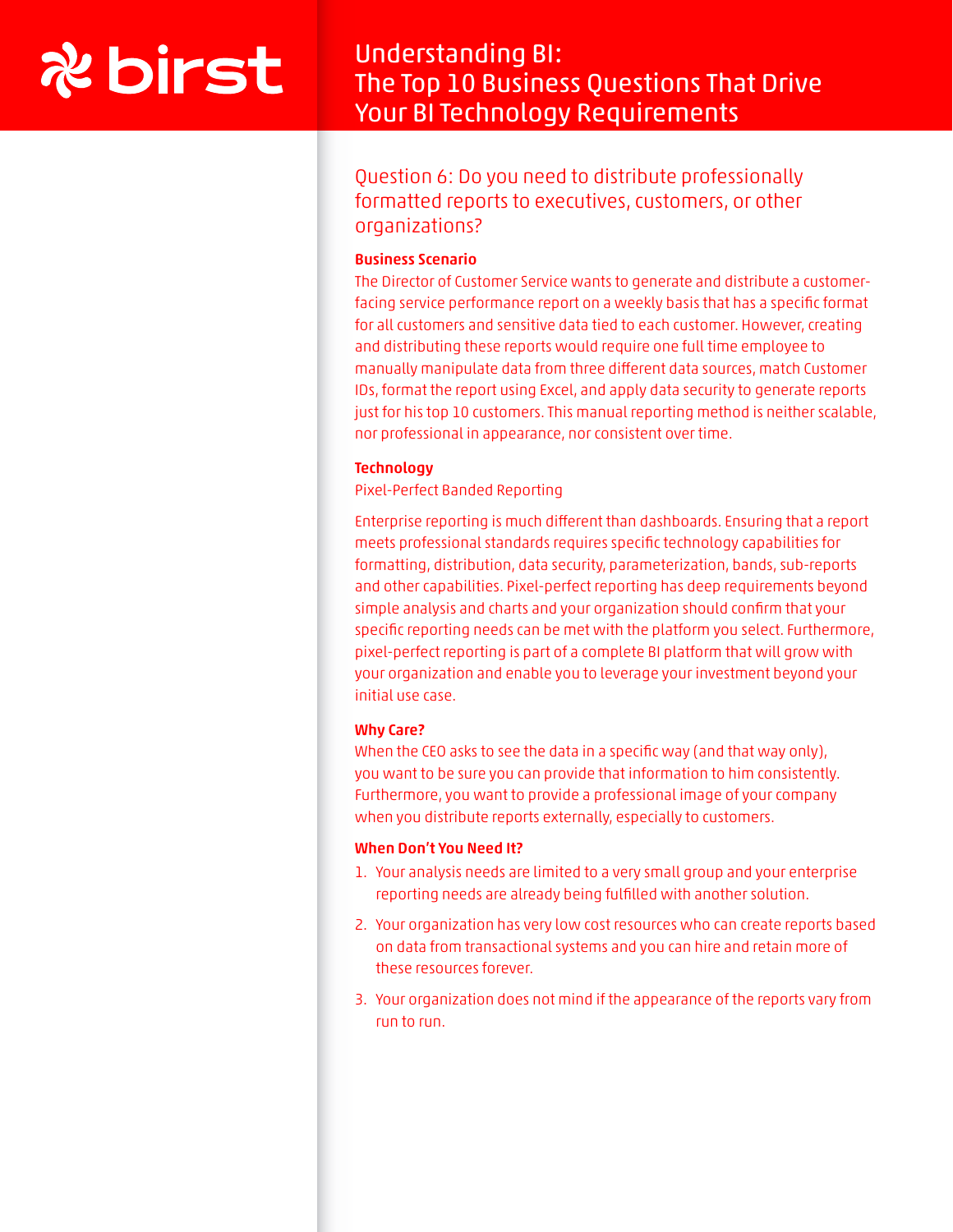## Understanding BI: The Top 10 Business Questions That Drive Your BI Technology Requirements

Question 7: Does your organization have employees with different analytic skill levels?

#### Business Scenario

A data analyst wants to explore and 'play' with data—filtering, pivoting, and visualizing—while the VP of Sales demands a single dashboard showing her most current pipeline and order analysis.

#### **Technology**

Advanced Visualizations, Dashboards, and Ad-hoc Analysis

Among the most difficult and complex issues in analyzing is providing the right tools to allow users of different skill sets to properly visualize insights. A flat, static dashboard with non-interactive charts does not provide enough detail, nor the slice and dice or ad-hoc capabilities for the business analyst; while a complete blank canvas ad-hoc tool will be useless or overwhelm users who need access to simple reports. Robust ad-hoc tools allow business analysts to pick dimensions and measures to answer specific questions (I.e. "Tell me the departments where more than 20% of managers had performance review scores of 5 or higher"). Robust dashboards provide advanced visualizations through a diverse chart library and data exploration capabilities like drill paths, drag and drop filtering, column selectors, filters, prompts and pivoting while providing these options in a view that does not overwhelm users with too many options.

#### Why Care?

This is where the rubber meets the road. Varied and strong dashboards along with visualizations ensure employees gain access to the rich insight they need to make decisions on behalf of the business. Easy to use ad-hoc analysis provide business analyst quick answers to question instead of spending hours manipulating data in excel. For the scenario above, you want to provide the VP of Sales with her clean pipeline dashboard while at the same time, enabling the data analyst to delve deep into the data.

#### When Don't You Need It?

1. Your users are a few data analysts who only need ad-hoc analysis ; your organization has no need to disseminate rich insight.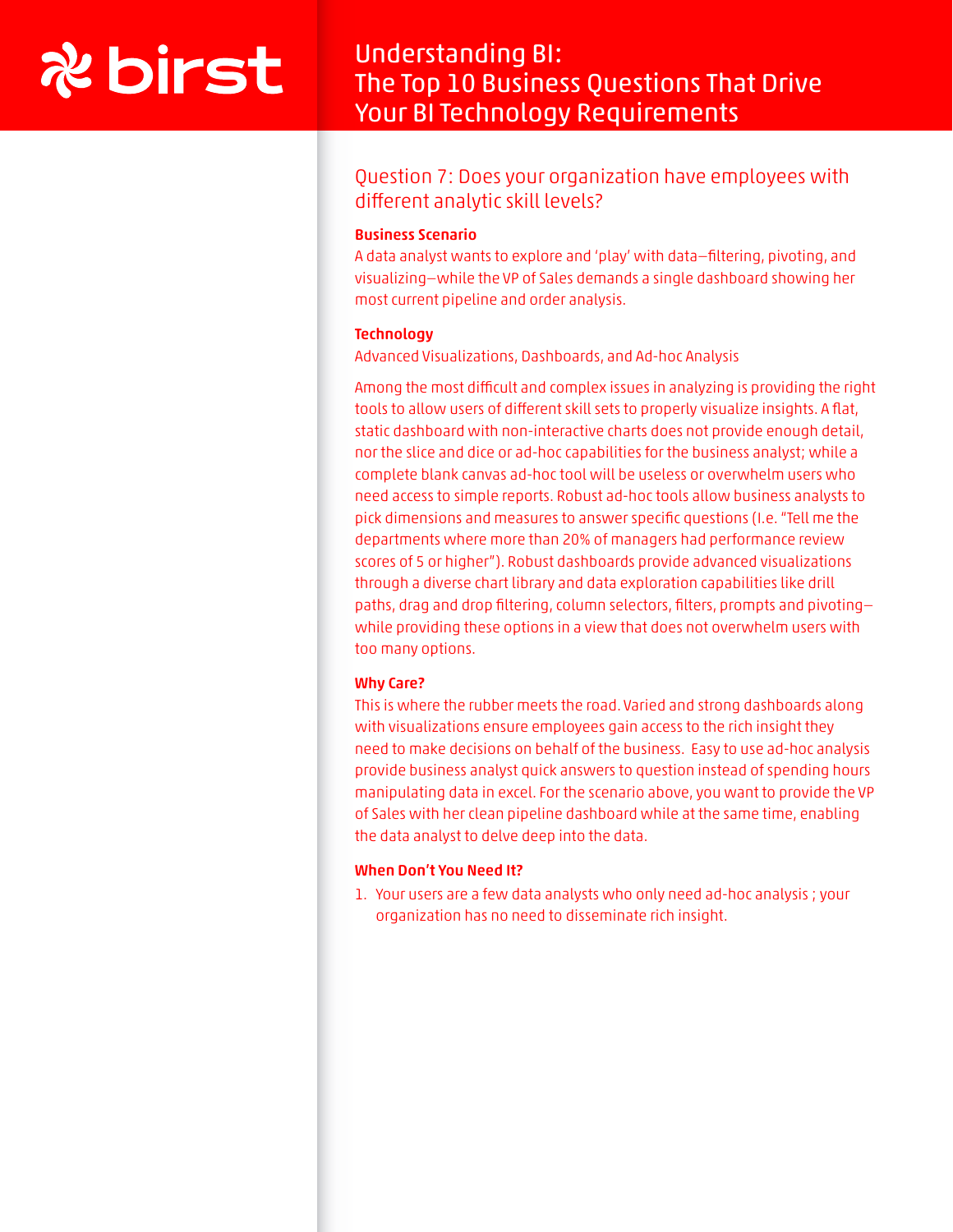## Understanding BI: The Top 10 Business Questions That Drive Your BI Technology Requirements

### Question 8: Do you want to show reports or charts within the context of an existing application?

#### Business Scenario

The sales team receives half of their commission after the customer has paid the company. Each sales rep wants to understand customer payment history and know when each order has been paid. The sales operations analyst cannot provide this information, because the volume and format of order data from the ERP system is unusable, and she still has no way of disseminating the information in a timely fashion with proper data security. She would like to display a trend analysis of customer payment history and order detail in the Salesforce.com account page, but has no ability to do so.

#### **Technology**

Embedded Analytics and Row/Column Level Security

Once data is prepared for analysis (i.e. housed within the data warehouse and logical layer) and shown in a visually compelling way (i.e. reporting and dashboards), the expectation is often that the project is done and you're your users have all that they will need. However, the best way to drive business value from analysis is to make analytics part of your daily, ongoing business processes. In order to do this, your BI platform needs to support embedded analytics, which includes capabilities like security, authorization, APIs, iFrames, and UI customization, so that reports or dashboards can be displayed inside a transactional application—all while keeping data secure and providing a consistent look and feel. Keeping data secure requires row/column level security, which apply rules about who can access specific data, based on various properties such as geography, title, and type of customer.

#### Why Care?

Putting analytics in context and securing the data is among the best ways an organization can take action on the insights contained in reports and dashboards. In the above business scenario, the company has the ability to reduce their days sales outstanding, by giving sales reps visibility into their customer payments. Having such analysis embedded directly into the rep's Salesforce.com account page, gives the rep the ability to drill into exactly which orders are un-paid and do something about it.

#### When Don't You Need It?

1. The data you are analyzing does not live inside an application your company uses and has no value within other applications your company uses.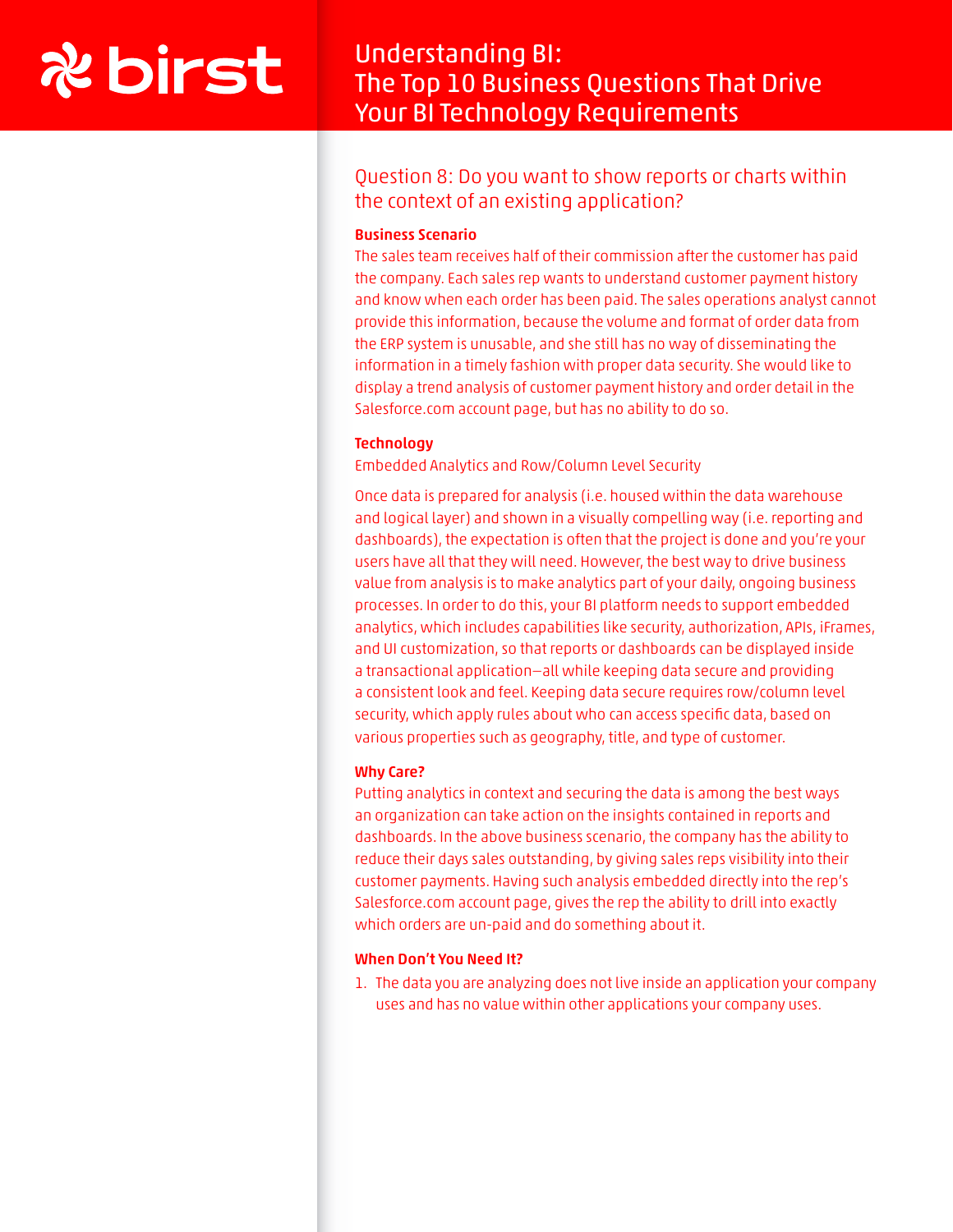## Understanding BI: The Top 10 Business Questions That Drive Your BI Technology Requirements

Question 9: Does the organization need to perform "what-if" planning? Or project future performance?

#### Business Scenario

A supply chain analyst would like to understand the impact of increasing the inventory re-stock value on shipment performance and inventory obsolescence. She would like to utilize past performance data on shipments and inventory as a proxy; however, with data across multiple product lines and from various systems, she is unable to perform the analysis. Without all data together in a single model, she cannot perform the "what-if" analysis to determine which levers to pull to improve business performance.

#### **Technology**

Projection Analytics, "What-if" Modeling

"What-if" modeling does exactly what is says. It uses historical data to build a model and enables a business analyst to pull specific levers (change data) to project future performance. This projection analytics can be accomplished with a data warehouse, logical layer, and business rules that allow a data analyst to model the business relationships. These models use simple relationships between historical data (e.g. Project future closed revenue using a model of pipeline close rate based on sales stage and sales rep). They are not to be confused with Predictive Analytics models which a data scientist builds to predict future performance based on statistical relationships between data. The advantage of "What-if" modeling is that it can provide guidance and direction to a business analyst, without hard core data mining. It can also help a business user understand order of magnitude differences between different levers that can used to have the greatest impact on business.

#### Why Care?

The primary reason to analyze historical data is to drive future decisions for better financial performance. "What-if" modeling and projection analytics do just this, and put the power in the hands of those who can use it, business leaders. For the example, empower the supply chain analyst to perform "whatif" analysis on supply chain levers so they know what options they have to increase on-time delivery without adversely affecting inventory levels.

#### When Don't You Need It?

1. You are analyzing data that cannot be used to model future occurrences. An example, would be a one-time event that will not be repeated by your business, such as emptying your bank account to pay \$4M for a super bowl ad.